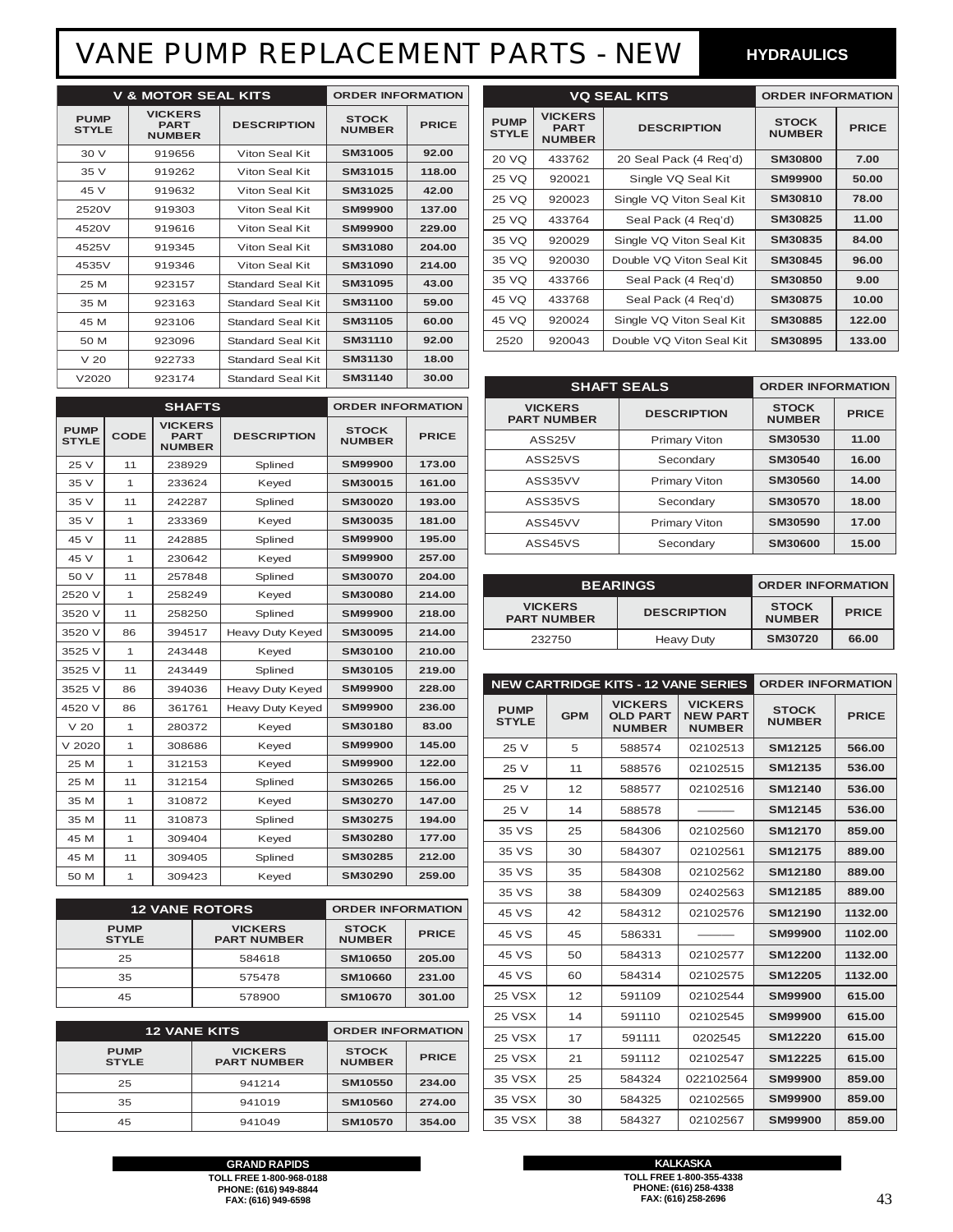# V-10/V-20 CARTRIDGE KITS

| <b>V10 CARTRIDGE KITS</b> |                      | <b>ORDER INFORMATION</b> |                               |              |
|---------------------------|----------------------|--------------------------|-------------------------------|--------------|
| <b>PUMP</b>               | <b>GPM</b><br>@ 1200 | <b>REFERENCE</b>         | <b>STOCK</b><br><b>NUMBER</b> | <b>PRICE</b> |
| $V-10$                    |                      | 923471N                  | 1L05500                       | 257.00       |
| $V-10$                    | 3                    | 923496N                  | 1L05505                       | 257.00       |
| $V-10$                    | 5                    | 923468N                  | 1L05510                       | 257.00       |
| $V-10$                    |                      | 923498N                  | 1L05515                       | 257.00       |

| <b>V20 CARTRIDGE KITS</b> |            |                  | <b>ORDER INFORMATION</b>      |              |
|---------------------------|------------|------------------|-------------------------------|--------------|
| <b>PUMP</b>               | <b>GPM</b> | <b>REFERENCE</b> | <b>STOCK</b><br><b>NUMBER</b> | <b>PRICE</b> |
| $V-20$                    | 5          | 924076N          | 1L05520                       | 360.00       |
| $V-20$                    |            | 923481N          | 1L05525                       | 360.00       |
| $V-20$                    | 9          | 923484N          | 1L05530                       | 360.00       |
| $V-20$                    | 11         | 923482N          | 1L05535                       | 360.00       |
| $V-20$                    | 13         | 923487N          | 1L05540                       | 360.00       |

### V-10/V20 CAM RINGS **HYDRAULICS**

| <b>CAM RINGS</b>            |              |                  | <b>ORDER INFORMATION</b>      |              |
|-----------------------------|--------------|------------------|-------------------------------|--------------|
| <b>PUMP</b><br><b>STYLE</b> | <b>GPM</b>   | <b>REFERENCE</b> | <b>STOCK</b><br><b>NUMBER</b> | <b>PRICE</b> |
| $V-10$                      | 2            | 317675N          | 1L05580                       | 111.00       |
| $V-10$                      | $4 *$        | 317677N          | 1L05585                       | 111.00       |
| $V-10$                      | $\star$<br>6 | 355641N          | 1L05590                       | 111.00       |
| $V-20$                      | 6            | 328150N          | 1L05595                       | 111.00       |
| $V-20$                      | 8            | 331791N          | 1L05600                       | 111.00       |
| $V-20$                      | $10*$        | 374309N          | 1L05605                       | 111.00       |
| $V-20$                      | $12*$        | 331806N          | 1L05610                       | 111.00       |

\* Also Requires Rotor And Vanes For conversion. Consult Customer Service.

## V-10/V-20 SEAL KITS **HYDRAULICS**

| <b>SEAL KITS</b>            | <b>ORDER INFORMATION</b> |                               |              |
|-----------------------------|--------------------------|-------------------------------|--------------|
| <b>PUMP</b><br><b>STYLE</b> | <b>REFERENCE</b>         | <b>STOCK</b><br><b>NUMBER</b> | <b>PRICE</b> |
| $V-10$                      | 923548N                  | 1L05570                       | 35.00        |
| $V-20$                      | 922733N                  | 1L05575                       | 22.69        |

**GRAND RAPIDS TOLL FREE 1-800-968-0188 PHONE: (616) 949-8844 FAX: (616) 949-6598**

**KALKASKA TOLL FREE 1-800-355-4338 PHONE: (616) 258-4338 FAX: (616) 258-2696**